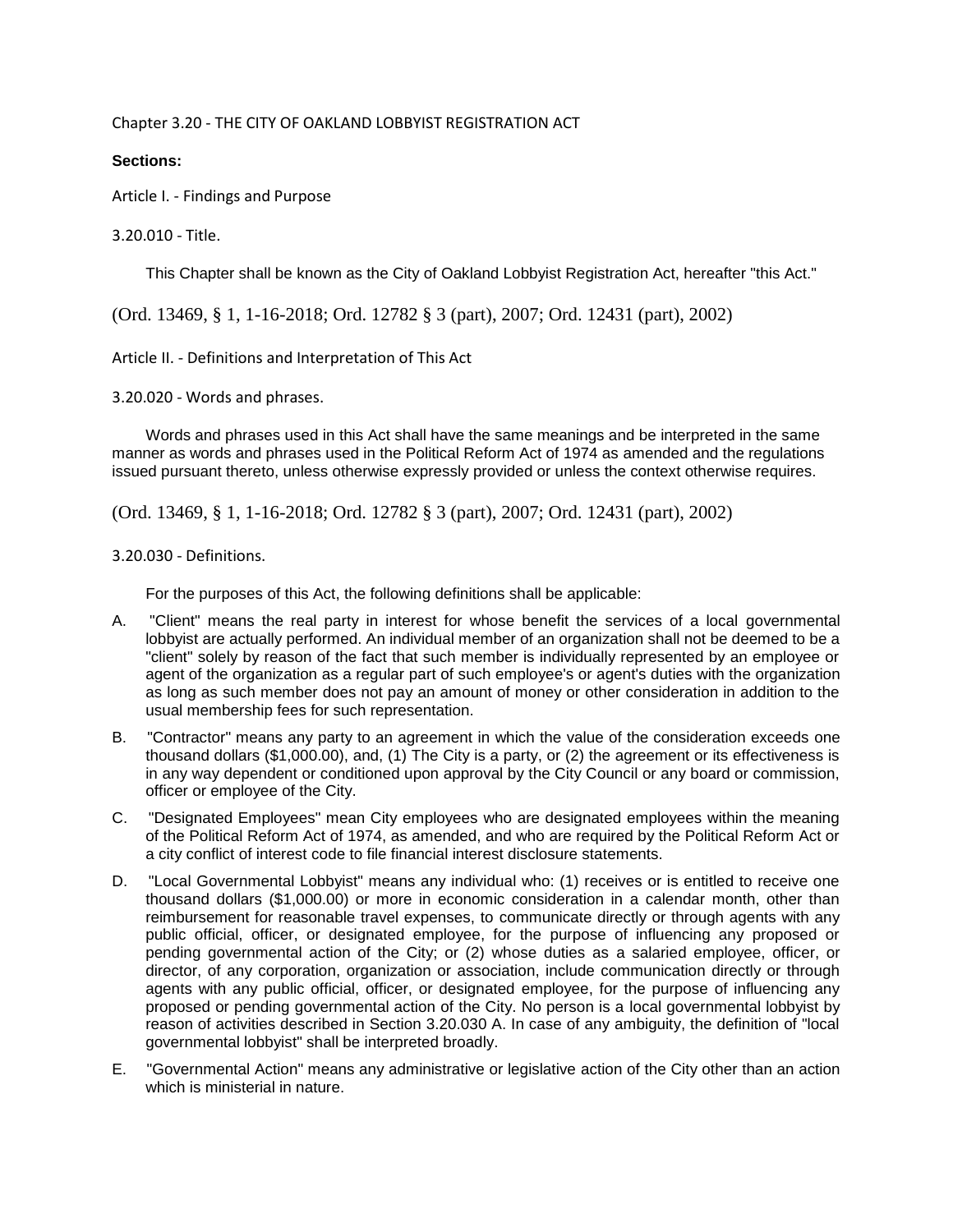- F. "Payment" means a payment, distribution transfer, loan advance, deposit, gift or other rendering of money, property, services or anything else of value, whether tangible or intangible.
- G. "Person Doing Business with the City" means any person whose financial interests are materially affected by governmental action as defined by Section 3.20.030 E. It includes persons currently doing business with the City, planning to do business with the City, or having done business with the City within two (2) years. For purposes of this Act a person's financial interests shall not be found to be materially affected by the issuance of any license or permit which does not require the exercise of discretion by City officers or employees.
- H. "Public Official" means an elected or appointed officer or employee or officially designated representative, whether compensated or not, of the United States or any of its agencies, the State of California, any political subdivision of the state, including cities, counties, districts, or any public corporation, agency or commission.

(Ord. 13469, § 1, 1-16-2018; Ord. 12803 § 4, 2007; Ord. 12782 § 3 (part), 2007; Ord. 12431 (part), 2002)

Article III. - Registration of Lobbyists

3.20.040 - Registration with the public ethics commission.

- A. No person shall act as local governmental lobbyist before registering as a local governmental lobbyist with the Public Ethics Commission.
- B. At the time of registering, the local governmental lobbyist shall file with the Public Ethics Commission, in writing, his or her name, business and residence addresses.
- C. The local governmental lobbyist shall reregister annually during the month of January and at that time shall resubmit the required information.

(Ord. 13469, § 1, 1-16-2018; Ord. 12782 § 3 (part), 2007; Ord. 12431 (part), 2002)

3.20.050 - Cessation of employment.

A local governmental lobbyist who has terminated all activities requiring registration shall notify the Public Ethics Commission of that fact and thereupon shall be relieved of any further obligations under this Act until such time as he or she commences activity requiring registration.

(Ord. 13469, § 1, 1-16-2018; Ord. 12782 § 3 (part), 2007; Ord. 12431 (part), 2002)

3.20.060 - Exceptions.

The provisions of this Act shall not apply:

- A. To a public official acting in his or her official capacity.
- B. To the publication or broadcasting of news items, editorials, or other comments, or paid advertisements, which directly or indirectly urge governmental action.
- C. To a person specifically invited by the City Council or any committee thereof, or by any board or commission, or any committee of a board or commission, or by any officer or employee of the City charged by law with the duty of conducting a hearing or making a decision, for the purpose of giving testimony or information in aid of the body or person extending the invitation.
- D. To a person who, without extra compensation and not as part of, or in the ordinary course of, his or her regular employment, presents the position of his or her organization when that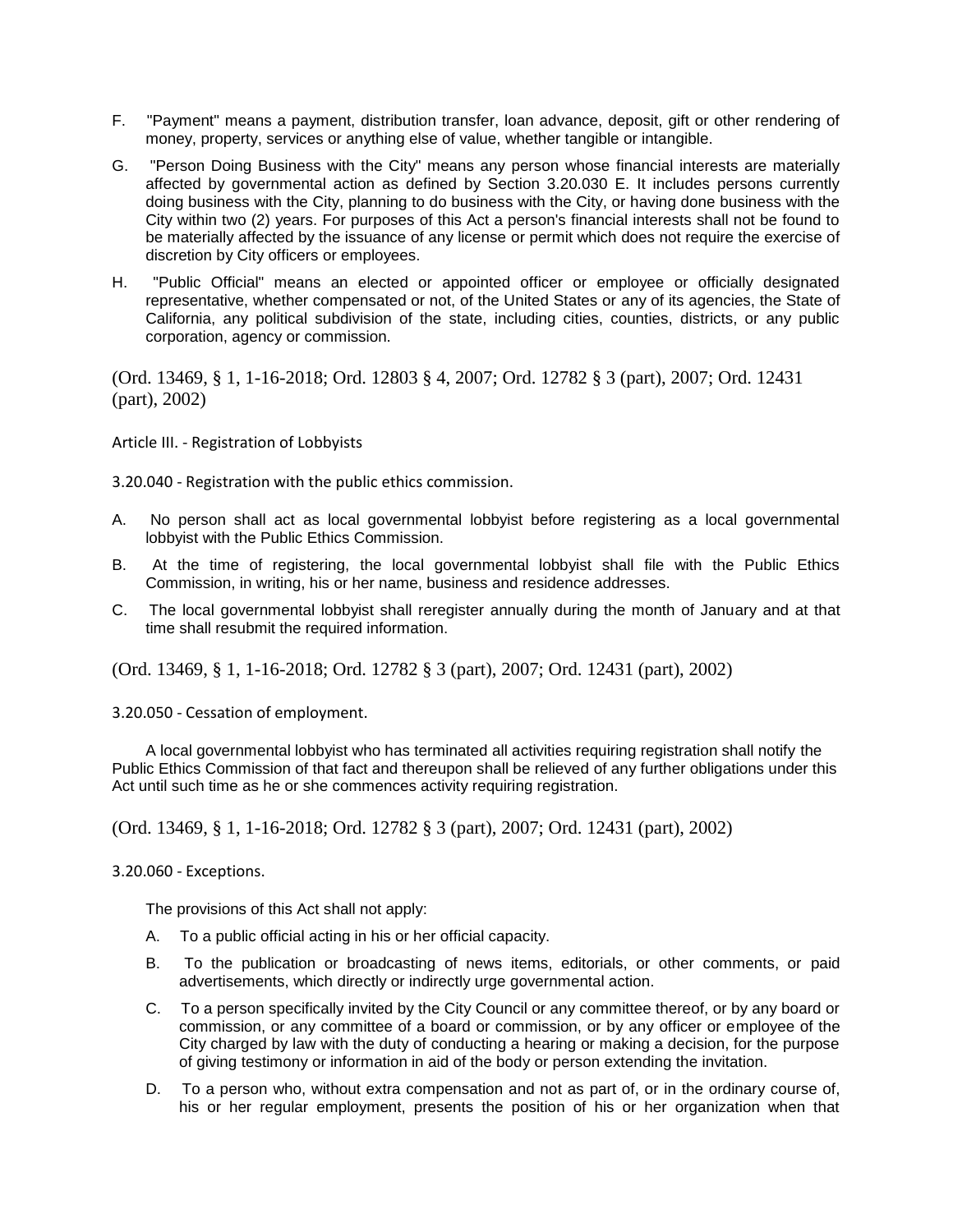organization has one or more of its officers, directors, employees or representatives already registered under the provisions of this Act.

- E. Any attorney, architect or civil engineer whose attempts to influence governmental action are limited to: (1) Publicly appearing at a public meeting, public hearing, or other official proceeding open to the public; (2) Preparing or submitting documents or writings in connection with the governmental action for use at a public meeting, public hearing, or other official proceeding open to the public; and (3) Contacting City employees or agents working under the direction of the City administrator directly relating to (1) and (2) above.
- F. To designated representatives of a recognized employee organization whose activities are limited to communicating with City Officials or their representatives regarding (1) wages, hours and other terms and conditions of employment pursuant to the procedures set forth in Government Code Sections 3500—3510, or (2) the administration, implementation or interpretation of an existing employment agreement.
- G. To persons whose only activity is to (1) submit a bid on a competitively bid contract, (2) respond to a request for proposal or qualifications, or (3) negotiate the terms of a written contract if selected pursuant to such bid or request for proposal or qualifications. This exception shall not apply to persons who attempt to influence the award or terms of a contract with any elected official or member of any City board or commission.

(Ord. 13469, § 1, 1-16-2018; Ord. 12782 § 3 (part), 2007; Ord. 12431 (part), 2002)

3.20.070 - Noncompliance.

If the Public Ethics Commission determines that a person is a local governmental lobbyist and he or she fails to register pursuant to this Act within seven (7) days of that determination, he or she shall be barred from acting as a local governmental lobbyist except when appearing before the City Council, or other board or commission, at a noticed public meeting or upon oral petition on his or her own behalf. Such debarment shall be in effect for three (3) months from the date of such determination or until registration pursuant to this Act, whichever is later.

(Ord. 13469, § 1, 1-16-2018; Ord. 12782 § 3 (part), 2007; Ord. 12431 (part), 2002)

3.20.080 - Availability of information.

All registration information shall be retained by the Public Ethics Commission for a period of five (5) years from the date of filing, shall constitute part of the public records of the City, and shall be open to public inspection.

(Ord. 13469, § 1, 1-16-2018; Ord. 12782 § 3 (part), 2007; Ord. 12431 (part), 2002)

3.20.090 - Filing under penalty of perjury.

All information required by this Act shall be filed with the Public Ethics Commission in a manner prescribed by the Public Ethics Commission, and accompanied by a declaration by the local governmental lobbyist that the contents thereof are true and correct under penalty of perjury.

(Ord. 13469, § 1, 1-16-2018; Ord. 12782 § 3 (part), 2007; Ord. 12431 (part), 2002)

3.20.100 - Records.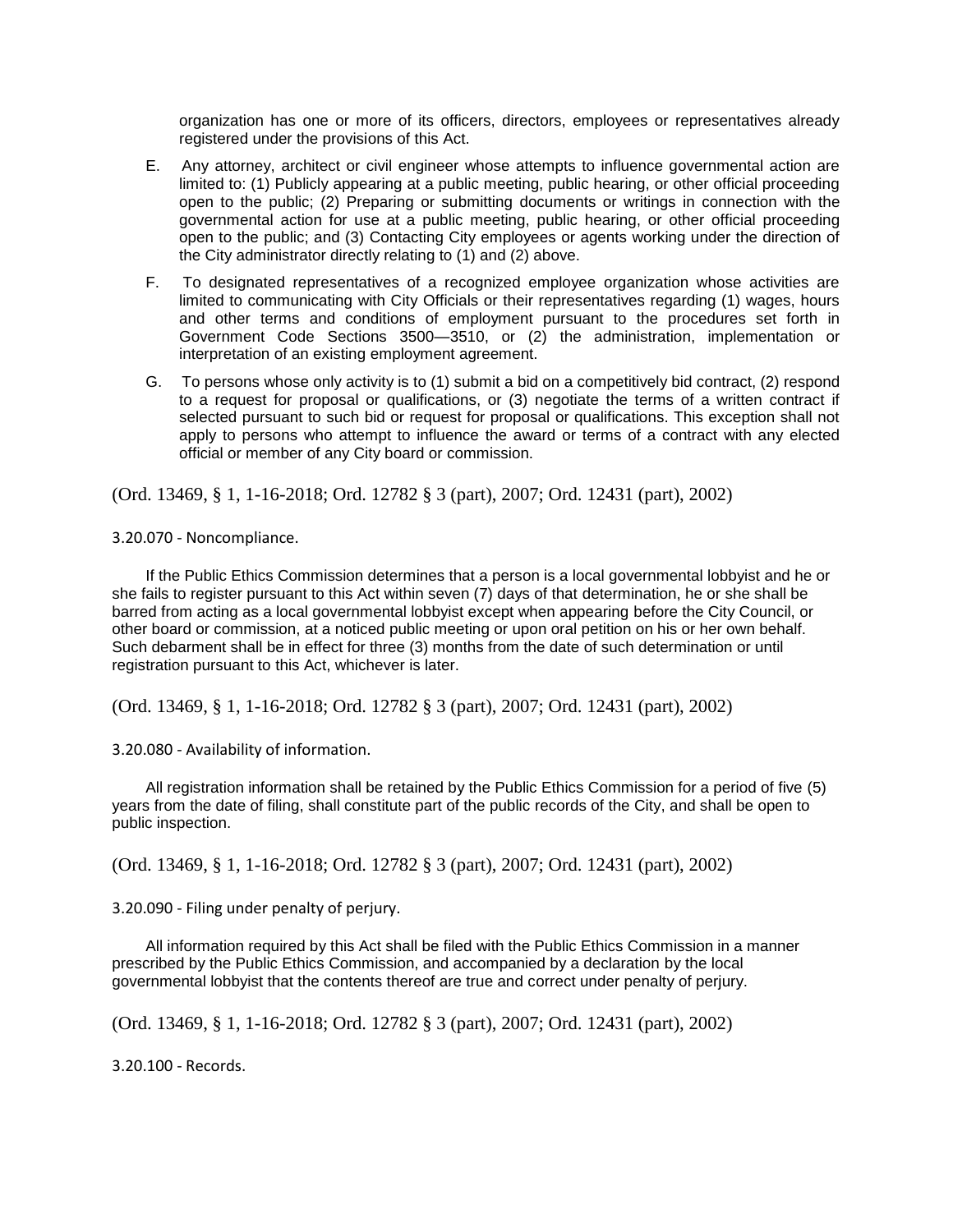A local governmental lobbyist shall retain, for a period of five (5) years, all books, papers and documents necessary to substantiate the registration and disclosure required to be made under this Act.

(Ord. 13469, § 1, 1-16-2018; Ord. 12782 § 3 (part), 2007; Ord. 12431 (part), 2002)

Article IV. - Disclosure of Lobbying Activities

3.20.110 - Quarterly disclosure.

For each calendar quarter in which a local governmental lobbyist was required to be registered, he or she shall file a quarterly report with the Public Ethics Commission. The reports shall be due no later than thirty (30) days after the end of the calendar quarter. The report shall contain the following information:

- A. The item(s) of governmental action and the name and address of the client(s) on whose behalf the local governmental lobbyist sought to influence.
- B. For each item of governmental action sought to be influenced, (1) the name of each City officer with whom the local governmental lobbyist communicated, (2) the name and title of any City board member or commissioner with whom the local governmental lobbyist communicated, and (3) the identity of any City employee with whom the local governmental lobbyist communicated identified only by the office or department in which the employee works and his or her job title.
- C. A brief narrative description (no longer than three (3) sentences) of the position advocated by the local governmental lobbyist on behalf of the identified client.
- D. If any local governmental lobbyist, or a registered client at the behest of a local governmental lobbyist, employs or hires an elected City officeholder, candidate for elected City office, a designated employee, or a member of the immediate family of one (1) of these individuals, the local governmental lobbyist shall disclose (1) the name of the person employed or hired, (2) a description of the services actually performed, and (3) the total payments made during the reporting period identified only by the following categories: less than two hundred fifty dollars (\$250.00); between two hundred fifty dollars (\$250.00) and one thousand dollars (\$1,000.00); greater than one thousand dollars (\$1,000.00) but less than ten thousand dollars (\$10,000.00); greater than ten thousand dollars (\$10,000.00).
- E. If any elected City officeholder or candidate for elected City office employs or hires a local governmental lobbyist to provide compensated services to the officeholder or candidate, the local governmental lobbyist shall disclose (1) the name of the person who employed or hired the local governmental lobbyist, (2) a description of the services actually performed, and (3) the total payments made during the reporting period identified only by the following categories: less than two hundred fifty dollars (\$250.00); between two hundred fifty dollars (\$250.00) and one thousand dollars (\$1,000.00); greater than one thousand dollars (\$1,000.00) but less than ten thousand dollars (\$10,000.00); greater than ten thousand dollars (\$10,000.00).
- F. If a local governmental lobbyist solicits any person to make a contribution to an elected City officeholder, candidate for City office or to any committee or fund controlled by such officeholder or candidate, the local governmental lobbyist shall disclose the names of the persons whom the local governmental lobbyist solicited, and the officeholder or candidate for whose benefit each solicitation was made. A solicitation does not include a request for a contribution made (1) in a mass mailing sent to members of the public, (2) in response to a specific request for a recommendation, (3) to a gathering which members of the public may attend, or (4) in a newspaper, on radio or television, or in any other mass media. A local governmental lobbyist does not "solicit" solely because his or her name is printed with other names on stationary or a letterhead used to request contributions. If a local governmental lobbyist makes a solicitation to more than fifty (50) individual members or employees of a corporation, union or other association that is a registered client of the local governmental lobbyist, or if the local governmental lobbyist makes a solicitation to all members or employees of a corporation, union or association that is a registered client of the local governmental lobbyist, the local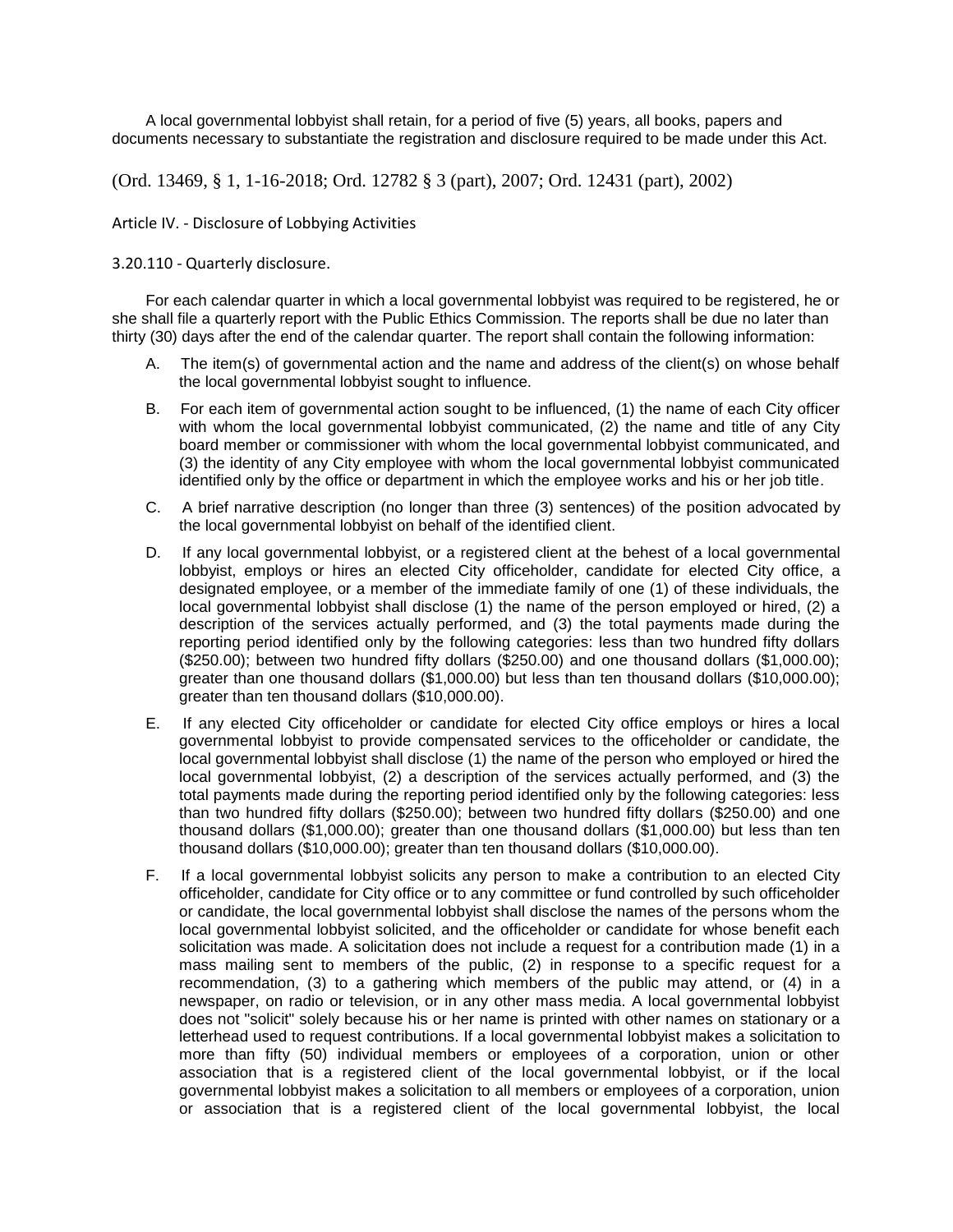governmental lobbyist may choose to disclose the name of the registered client instead of the names of the persons whom the local governmental lobbyist actually solicited.

(Ord. 13469, § 1, 1-16-2018; Ord. 12803 § 3, 2007; Ord. 12782 § 3 (part), 2007; Ord. 12431 (part), 2002)

Article V. - Prohibitions

3.20.120 - No unregistered employment or activity.

- A. A local governmental lobbyist shall not engage in any activity on behalf of a client as a local governmental lobbyist unless such local governmental lobbyist is registered and has listed such client with the Public Ethics Commission.
- B. No person shall accept compensation for acting as a local governmental lobbyist except upon condition that he or she forthwith register as required by this Act.

(Ord. 13469, § 1, 1-16-2018; Ord. 12782 § 3 (part), 2007; Ord. 12431 (part), 2002)

3.20.130 - Personal obligation of city officials prohibited.

Local governmental lobbyists, clients, contractors, and persons doing business with the City shall abstain from doing any act with the express purpose and intent of placing any City officer or designated employee under personal obligation to such local governmental lobbyist, client, contractor or person.

(Ord. 13469, § 1, 1-16-2018; Ord. 12782 § 3 (part), 2007; Ord. 12431 (part), 2002)

3.20.140 - Deception prohibited.

No local governmental lobbyist, client, contractor or person doing business with the City shall deceive or attempt to deceive a City officer or designated employee as to any material fact pertinent to any pending or proposed governmental action.

(Ord. 13469, § 1, 1-16-2018; Ord. 12782 § 3 (part), 2007; Ord. 12431 (part), 2002)

3.20.150 - Improper influence prohibited.

No local governmental lobbyist shall cause or influence the introduction of any ordinance, resolution, appeal, application, petition, nomination or amendment thereto for the purpose of thereafter being employed as a local governmental lobbyist to secure its granting, denial, confirmation, rejection, passage or defeat.

(Ord. 13469, § 1, 1-16-2018; Ord. 12431 (part), 2002)

3.20.160 - False appearances prohibited.

No local governmental lobbyist, client, contractor, or person doing business with the City shall attempt in any way to create a fictitious appearance of public favor or disfavor of any governmental action or to cause any communication to be sent to a City officer or designated employee in the name of any fictitious person or in the name of any real person, except with the consent of such real person.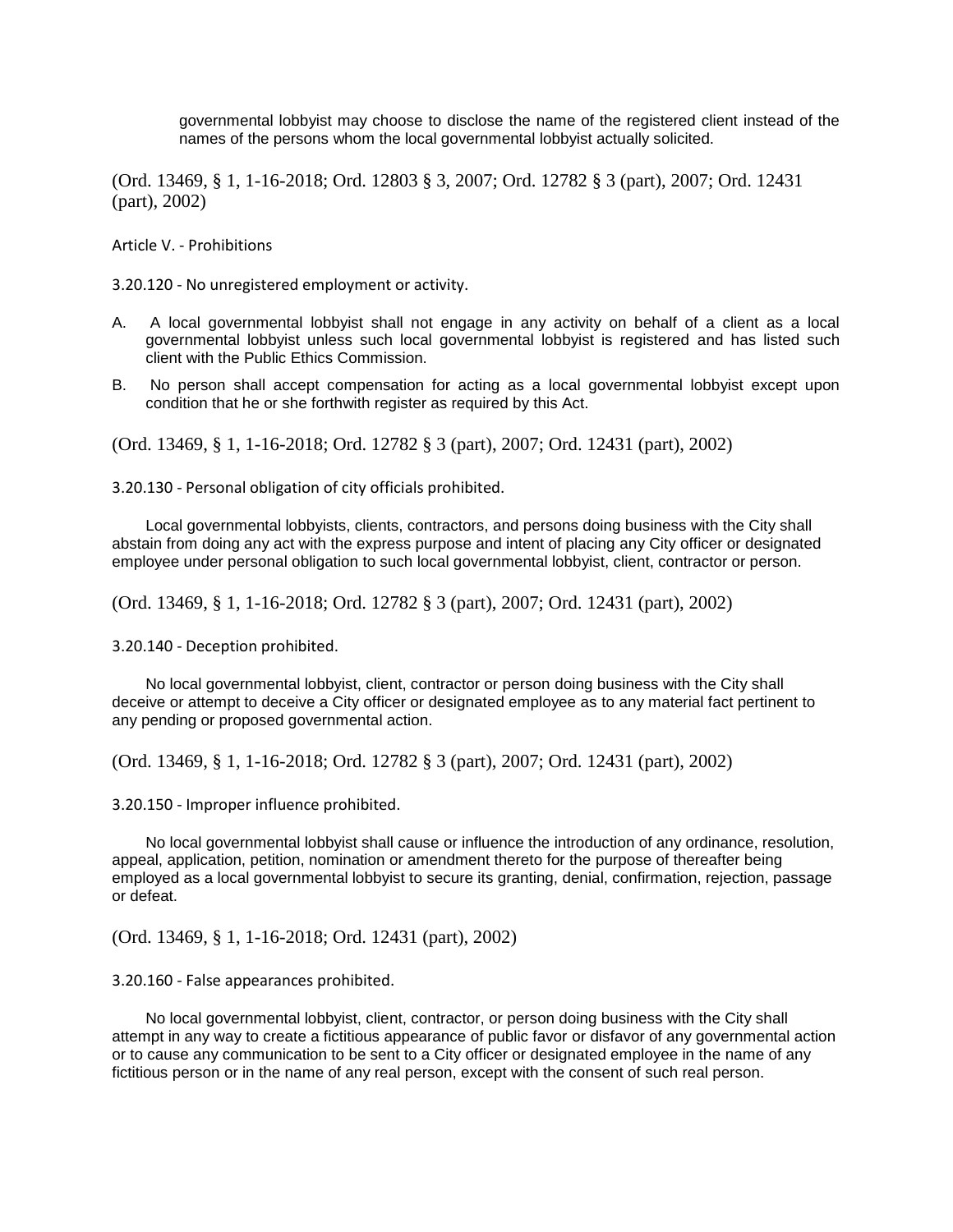(Ord. 13469, § 1, 1-16-2018; Ord. 12431 (part), 2002)

3.20.170 - Prohibited representations.

No local governmental lobbyist, client, contractor, or person doing business with the City shall represent, either directly or indirectly, orally or in writing that such person can control or obtain the vote or action of any City officer or designated employee.

(Ord. 13469, § 1, 1-16-2018; Ord. 12431 (part), 2002)

3.20.180 - Restrictions on payments and expenses benefiting local public officials, candidates for local office, designated employees and immediate families.

- A. No local governmental lobbyist or a local governmental lobbyist's registered client shall make any payment or incur any expense that directly benefits an elected City officeholder, candidate for elected City office, a designated employee, or a member of the immediate family of one (1) of these individuals, in which the cumulative value of such payments or expenses exceeds two hundred forty dollars (\$240.00) during any calendar year.
- B. The payments and expenses specified in subsection (A) include gifts, honoraria and any other form of compensation but- do not include (1) campaign contributions; (2) payments or expenses that, within thirty (30) days after receipt, are returned unused or are reimbursed; (3) food, beverages or occasional lodging provided in the home of an individual local governmental lobbyist or individual local governmental lobbyist's registered client when the individual or member of the individual's family is present; (4) a pass or ticket to a fundraising event for a campaign committee or candidate, or for an organization exempt from taxation under Section 501(c)(3) of the Internal Revenue Code; (5) a pass or ticket given to a public agency and which meets the provisions of 2 Cal. Code of Regs. No. 18944. 1 (a) through (e), inclusive; (6) informational material; and (7) salaries, consulting fees or other payments for services rendered or bargained for. No other exception to, or exclusion from, the definition of gift or honoraria contained in the Political Reform Act of 1974 as amended, and the regulations issued pursuant thereto, shall apply to this Section.

(Ord. 13469, § 1, 1-16-2018; Ord. 12782 § 3 (part), 2007)

3.20.190 - Restriction on former elected city officers from acting as a local governmental lobbyist.

No officer of the City or person who has held the position of department head or budget director shall be permitted to act as a local governmental lobbyist for a period of one (1) year after leaving office.

(Ord. 13469, § 1, 1-16-2018; Ord. 12782 § 3 (part), 2007)

Article VI. - Enforcement

3.20.200 - Administrative action.

- A. Any person who violates this Act is subject to administrative proceedings before the Public Ethics Commission pursuant to the Public Ethics Commission's Complaint Procedures. The Public Ethics Commission shall not commence an administrative action alleging a violation of this Act more than four (4) years after the date of the alleged violation.
- B. If the Public Ethics Commission finds a violation of this Act, the Public Ethics Commission may: (1) find mitigating circumstances and take no further action; (2) issue a public statement or reprimand, or (3) impose an administrative penalty of up to one thousand dollars (\$1,000.00) for each violation.